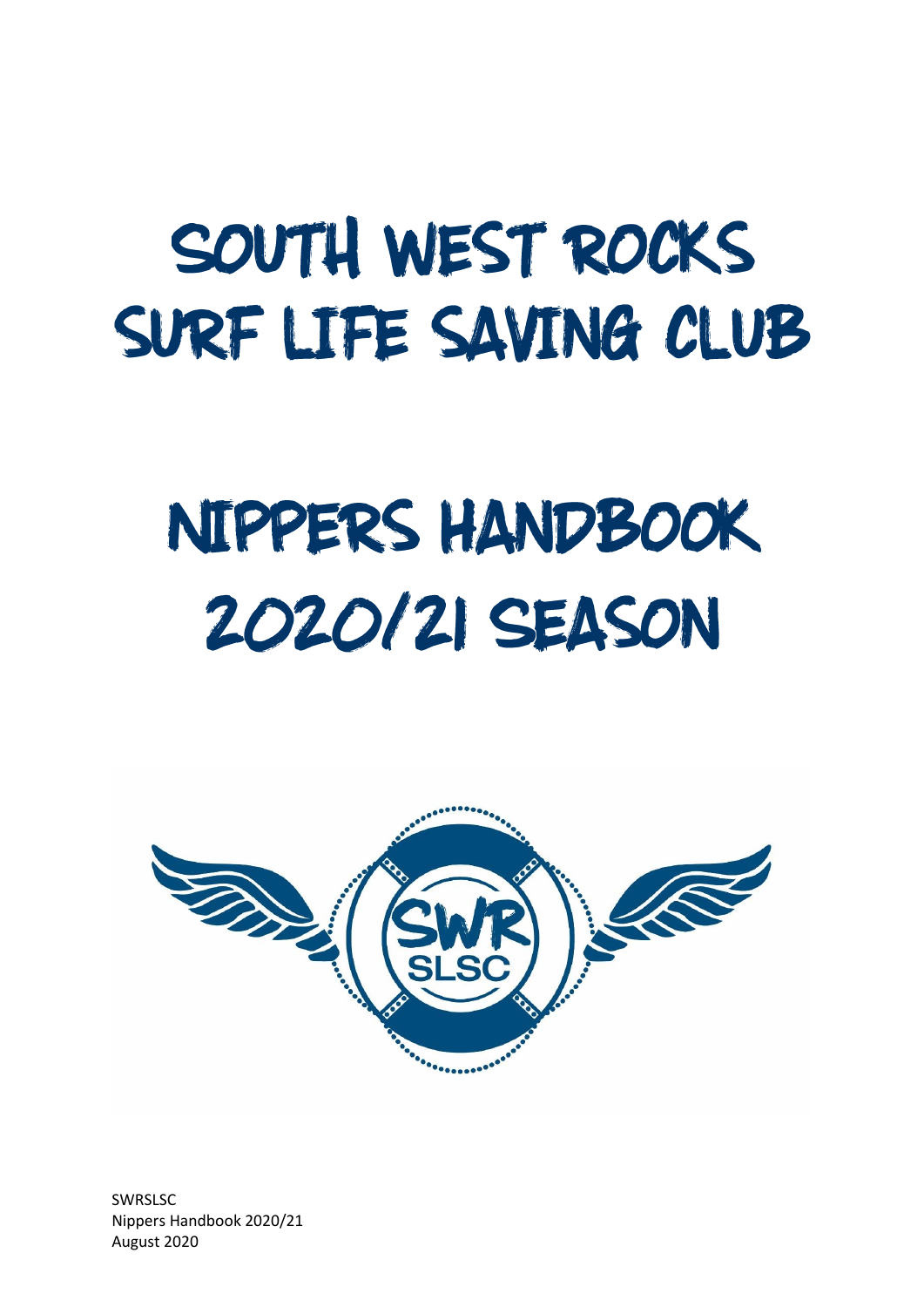### WELCOME TO SOUTH WEST ROCKS NIPPERS

Welcome to South West Rocks Nippers, the junior activities group of the South West Rocks Surf Life Saving Club (SWRSLSC). We are a small, family orientated club, with something for everyone, focusing on fun, friendships, surf sports, surf safety education and most importantly, creating the lifesavers of the future.

Established in 1919, SWRSLSC has an immensely proud history, with the junior activities commencing in 1961.

Nippers is primarily about surf lifesaving with a focus on having fun, teaching, and enhancing skills and emphasising beach and surf awareness. Our Nipper program provides education in lifesaving, competition, training, interaction with their friends, and most importantly, creating the lifesavers of the future.

Our objective is to provide organised activities on the beach and/or in the water for children 5 years of age and upwards who are club members. Each Sunday we aim to develop a spirit of good sportsmanship and citizenship amongst our girls and boys and further the interest of the Surf Life Saving movement.

Benefits of Surf Life Saving:

- Learn how to survive in the surf environment
- Learn how to help others in the surf environment
- Promotion of physical growth, development, and health, together with social interaction
- Gain a sense of personal satisfaction from the experience of the excitement and personal challenge

There is no other sport quite like Nippers. We look forward to sharing a fun season with you and your family.



See you on the beach!

Renee Smailes

Junior Activities Coordinator

E: nippers@swrslsc.com.au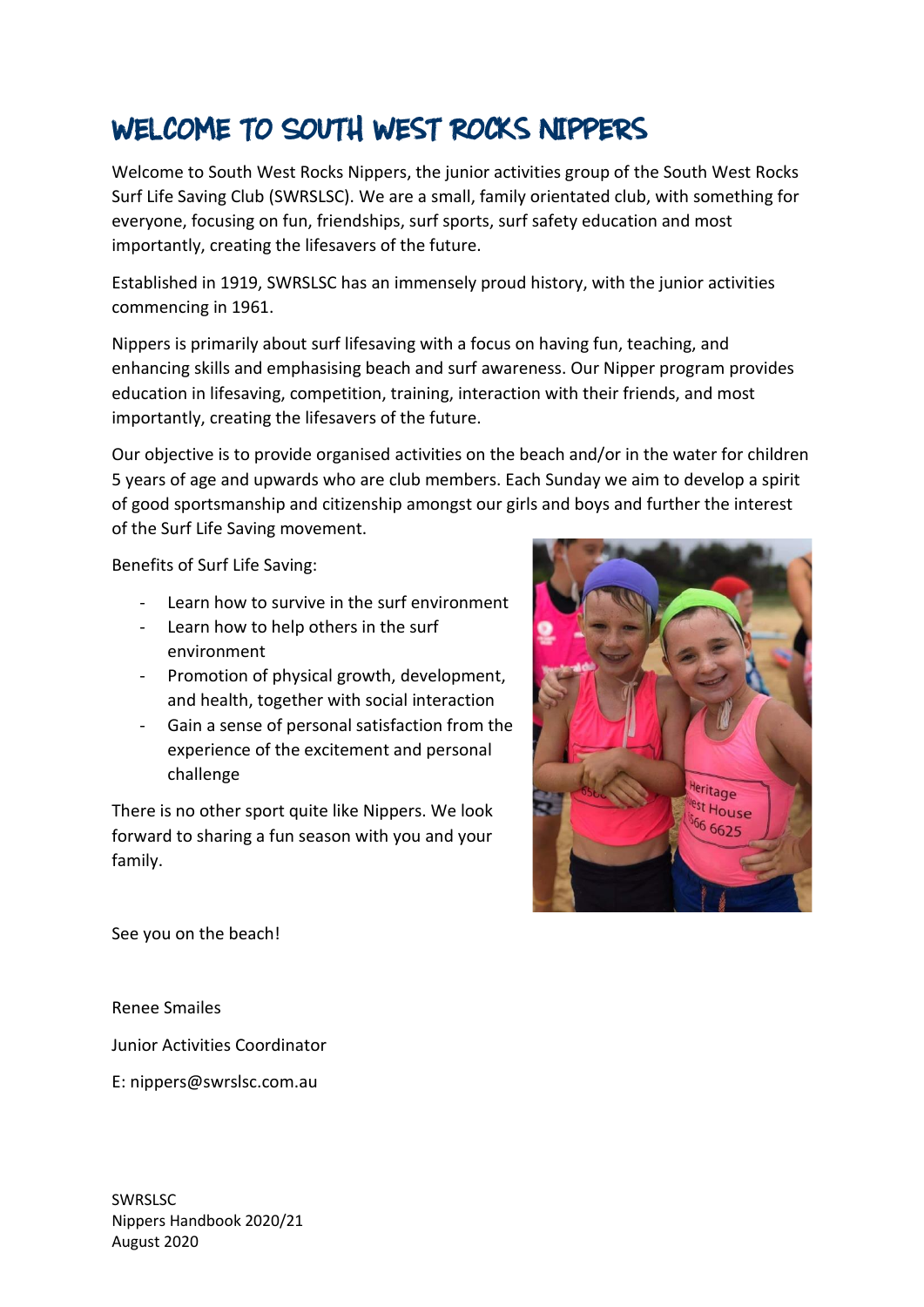### OUR NIPPER PROGRAM

There are over 52,000 junior surf lifesavers (Nippers) in Australia. Teaching Nippers about surf awareness and beach safety is the primary focus of the program. Throughout the Nipper season, from October to March, children from as young as 5 are taught how to respect the surf, read the surf, and use the surf to their advantage. Doing this in an environment that is fun and builds comradery within their club is unique to surf lifesaving.



At South West Rocks, our Nippers program incorporates surf awareness, skills coaching and competition to suit a variety of levels across our junior members. Nippers participate in age appropriate activities and games to develop their knowledge of the surf and are also able to participate in running, wading, surf swimming and board paddling. They do not need to be super competitors or super athletes to join.

For those Nippers who are less certain about the surf, our program helps develop their confidence through support, encouragement, and education, but always the focus is on fun.

**We encourage all Nippers to undertake learn to swim, stroke correction or squad training at a local pool to help them with their confidence in the surf. Learning to swim is NOT part of the Nippers program.**

Practicing these skills allows children to become proficient so they can compete weekly at club level and go on to compete at Branch, Country, and State Surf Life Saving Carnivals.

#### **How to Join**

All memberships are completed online via the Surf Life Saving Australia Members Portal. For more information on how to join or renew your membership go the SWRSLSC website – www.swrslsc.com.au.

Registration is usually held in September, prior to the start of the season, at the SWRSLSC Clubhouse.

Birth Certificates must be produced for NEW registrations.

Details and membership fees will be advertised on the SWRSLSC website and Facebook pages.

### **Age Groups**

The youngest age group for Nippers is the U6's. For the 2020/221 season this includes children who are born between 1 October 2014 – 30 September 2015.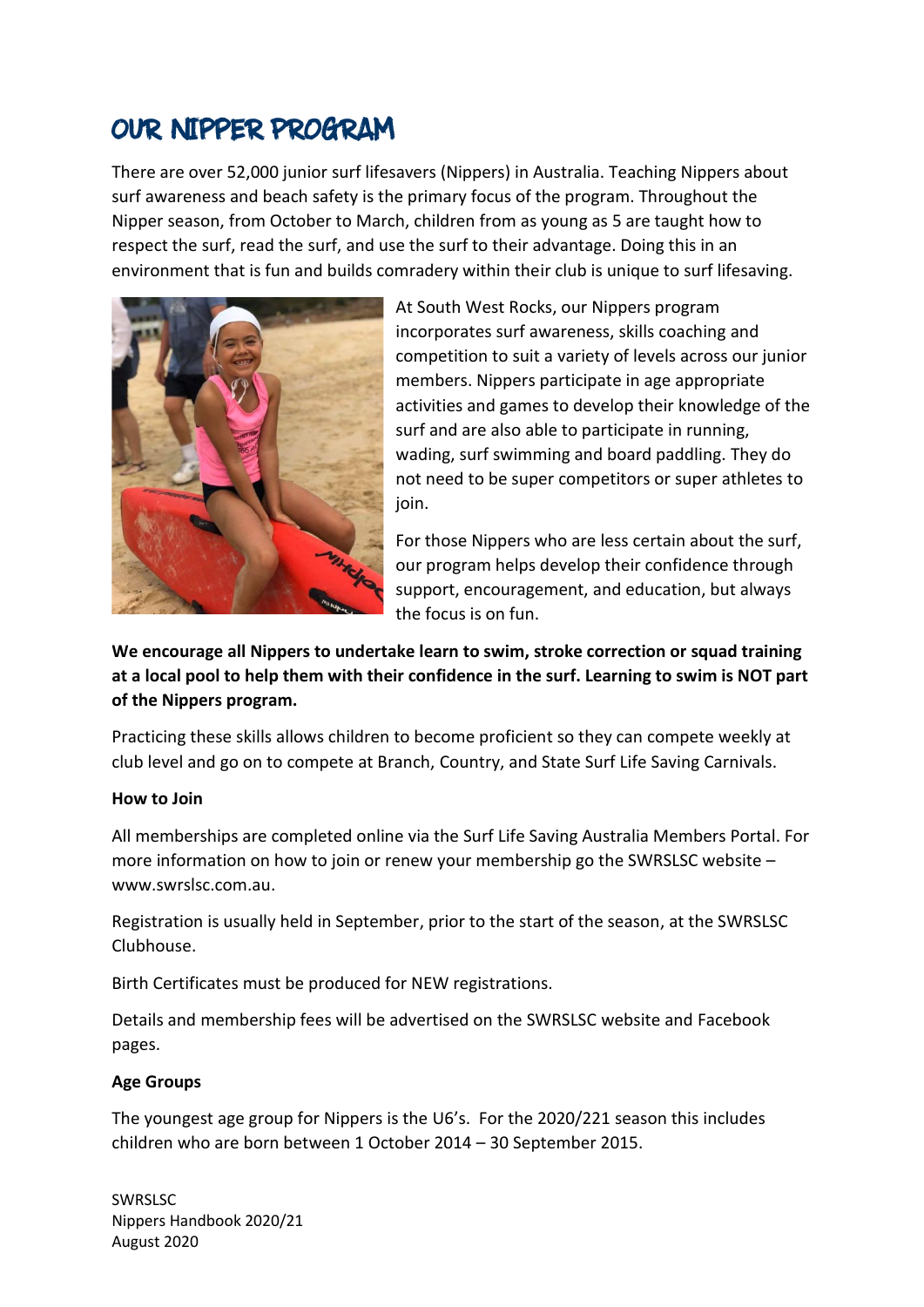A slightly younger child may take part – however they must have turned 5 years of age beforehand (eg: your child may turn 5 in November 2020; they can start Nippers after their birthday). Note that your child will 'repeat' the Under 6 age group the following year – ie: they will be in Under 6 for the 2021/22 season as well.

| <b>Age Group</b> | <b>Cap Colour</b>      | Date of Birth - born between the two dates |  |
|------------------|------------------------|--------------------------------------------|--|
| Under 6          | Aqua                   | 1 October 2014 - 30 September 2015         |  |
| Under 7          | <b>Bronze</b>          | 1 October 2013 - 30 September 2014         |  |
| Under 8          | <b>Bright Green</b>    | 1 October 2012 - 30 September 2013         |  |
| Under 9          | Purple                 | I October 2011 - 30 September 2012         |  |
| Under 10         | Red                    | 1 October 2010 - 30 September 2011         |  |
| Under 11         | White                  | 1 October 2009 - 30 September 2010         |  |
| Under 12         | Yellow                 | 1 October 2008 - 30 September 2009         |  |
| Under 13         | <b>Bottle Green</b>    | 1 October 2007 - 30 September 2008         |  |
| Under 14         | <b>Competition Cap</b> | 1 October 2006 - 30 September 2007         |  |

### **Safety – First and foremost**

Safety is our first priority in all activities conducted by the South West Rocks Nippers. Safety extends to safety on the beach, in the water and giving consideration to the protection of all children.

#### **Preliminary and Competition Evaluation**

As many of the Nippers activities are conducted in open water, Surf Life Saving Australia has a minimum standard for junior skills evaluation (proficiency) and education for all children taking part in Nippers. Evaluation details for each group are outlined on our website. All evaluations must be achieved under the supervision of the Director of Junior Activities or a Club endorsed Delegate.

For safety and development reasons, before a child can participate in ANY Nipper water activities, they are required to complete their Preliminary and Competition Evaluation.

If a child does not initially meet the Preliminary and Competition Evaluations, there will be other opportunities to complete these throughout the season.

To be able to compete at carnivals Under 8's need to complete their Preliminary Evaluation and Under 9's – Under 14's need to complete their Competition Evaluation. Nippers will not be allowed to compete in ANY events, sand, or water, if they have not completed their relevant evaluations.

**Preliminary Evaluation (pool proficiency)** – All Nippers, Under 6's to Under 14's, need to complete an ANNUAL Preliminary Evaluation which includes a float, pool swim or both as part of their Nippers Registration. This ensures a minimum and safe standard of both swimming and survival ability for water activities at Nippers. This will be conducted at the South West Rocks Pool, on nominated days before the season begins. Check the season calendar for exact days and times.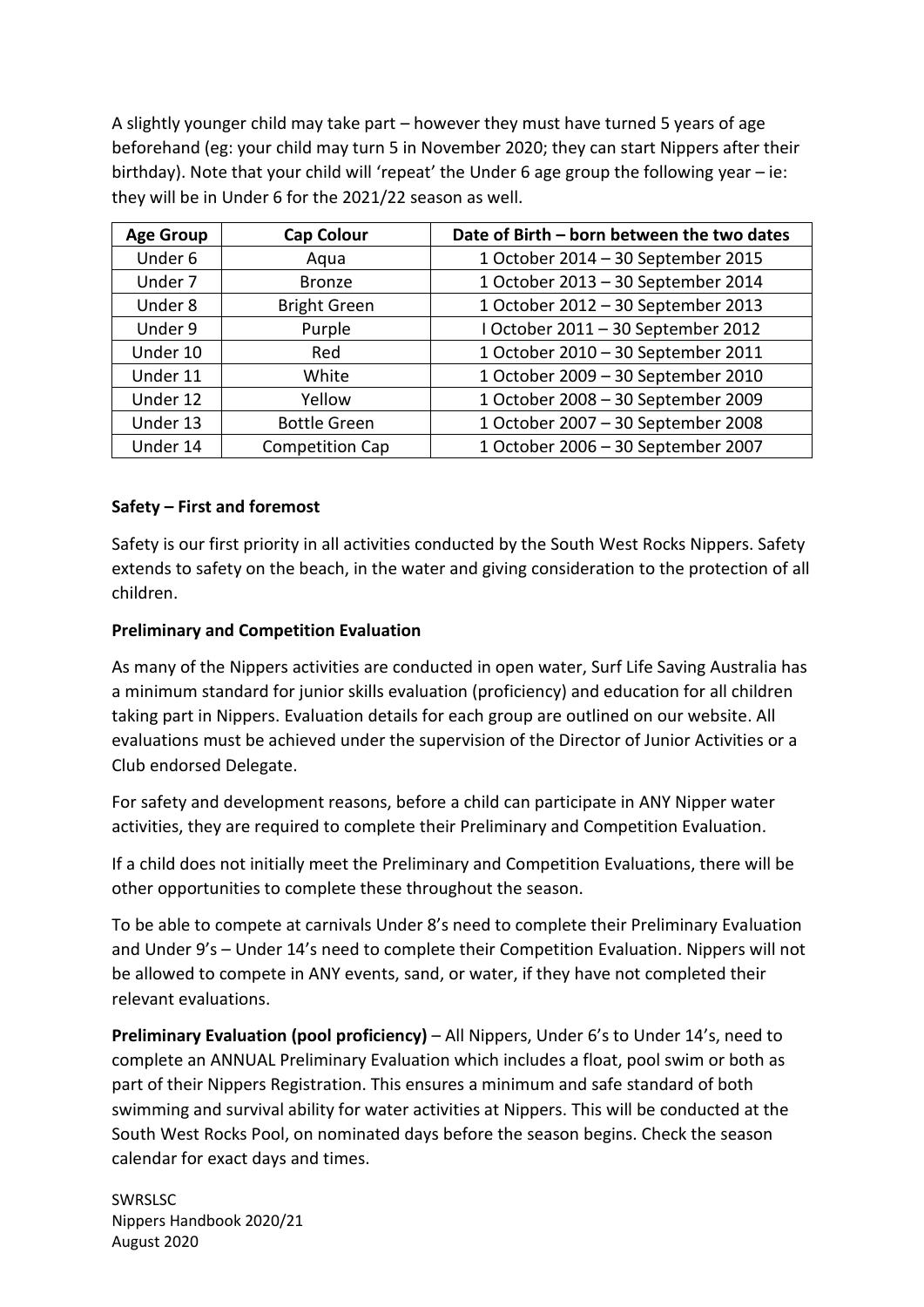For Under 8's – Under 14's, if a child does not meet the Preliminary Evaluation requirements, they will not be able to take part in any water activities at Nippers. They may take part in beach activities only.

**Competition Evaluation (ocean proficiency)** – All Nippers, Under 9's to Under 14's, need to complete an ANNUAL Competition Evaluation which includes an ocean swim, around a competition swim course, as part of their Nippers Registration. This ensures a minimum and safe standard of swimming and survival ability for water activities at Nippers. This will be conducted on Main Beach, during the first few weeks of Nippers.

For Under 9's – Under 14's, if a child does not meet the Competition Evaluation requirements, they cannot take part in any water activities at Nippers, aside from the Wade.

### **Water Safety**

Strict guidelines are prescribed by Surf Life Saving Australia for all surf clubs in relation to water safety. These guidelines include:

- Prescribed ratio of qualified Water Safety Officers to Nippers is required for all activities to be held.
- Water Safety Officers must hold a current Bronze Medallion or Surf Rescue Certificate and be a member of SWRSLSC.
- The IRB (inflatable rescue boat) must be present during all water events.
- All Nippers must wear a pink high-vis rashie while participating in water activities (this included Nippers Sundays and training sessions) – No Rashie, No Water, No Exceptions.

### **Communication**

Information will be sent out via Surfguard SMS and emails and Social Media. When registering, every member's details are put into a national database, which enables clubs to send emails and text messages in bulk. South West Rocks Nippers has its own Facebook page – South West Rocks SLSC Nippers (Official SLSNSW).

A season calendar is sent out at the start of each season with information with Sunday Nippers, carnivals, training camps, proficiencies and sign-on days.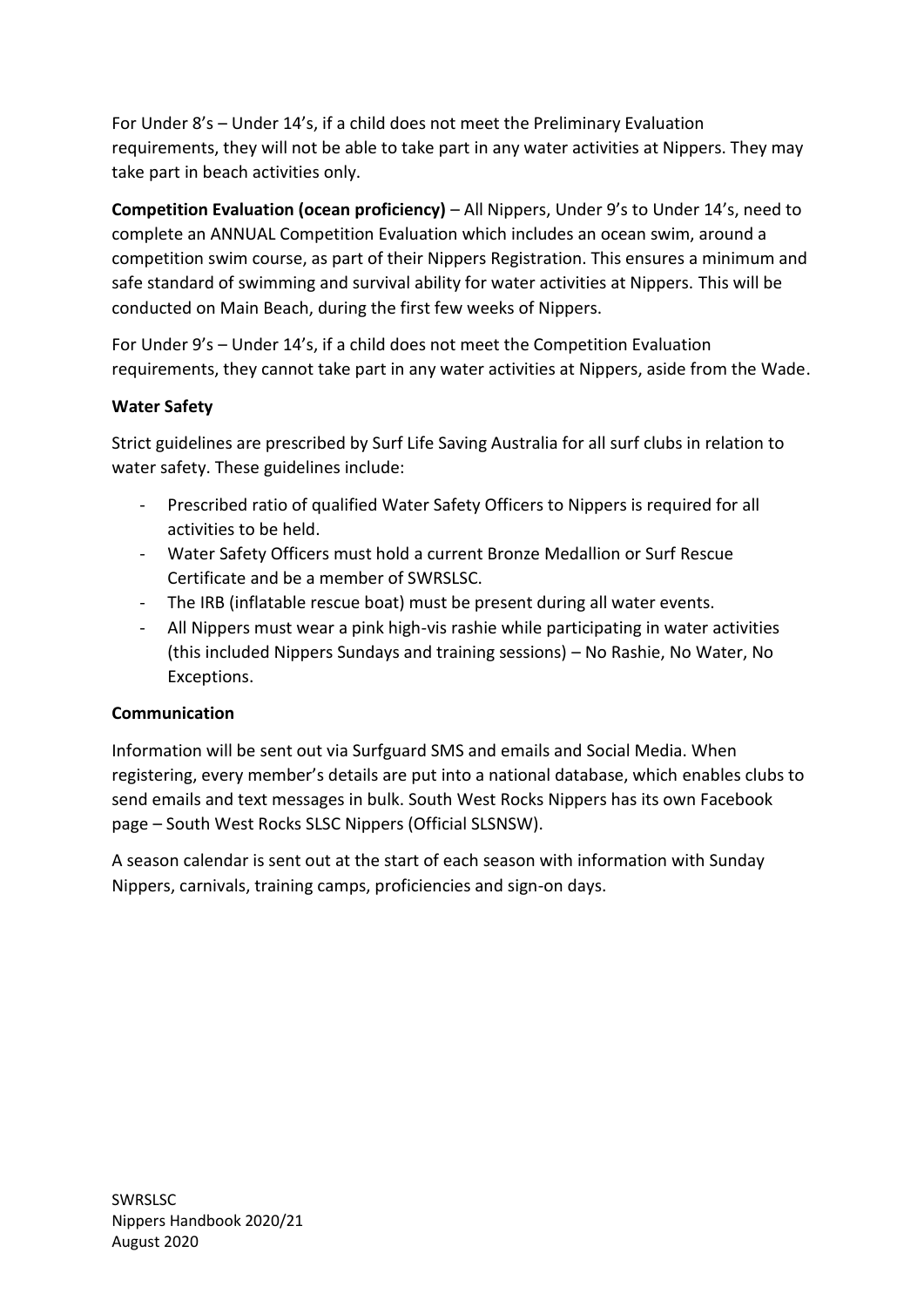### MEMBER PROTECTION AND CODE OF CONDUCT

**Code of Conduct:** The culture of our club and behaviour of our members is important to us. Our Code of Conduct outlines the behaviour expected of our Nippers, Nipper Parents/Carers, Administrators, Age Managers, Coaches and Officials. In keeping with SLSA guidelines, our Code of Conduct is designed to reflect our commitment to the health, safety and wellbeing of all our members, and illustrate our dedication to providing a safe environment for those participating in surf life saving activities.

Parents and carers play an important role delivering and supporting activities at South West Rocks for their own and other children. With this comes a responsibility to act in a constructive, respectful, and encouraging manner at all times. Key behaviour requirements of all individuals include:

- Respect the rights, dignity and worth of others
- Be fair, considerate, and honest in all dealings with others, and be a positive role model.
- Make a commitment to providing a quality service
- Be aware of, and maintain an uncompromising adhesion to SLSA's standards, rules, regulations, and policies.
- Demonstrate a high degree of individual responsibility especially when dealing with persons under the age of 18 years.
- Contribute to the provision of a safe environment to the conduct of all activities within surf lifesaving.

If you see behaviour that is not in keeping with the Code of Conduct or our club culture, please let our Director of Junior Activities know.

### **SLSA Safeguarding Children and Young People**

Safety is our priority in all activities conducted by SWRSLSC. Safety extends to safety on the beach, in the water and considers the protection of all children. Families MUST always stay on the beach, your child is your responsibility, any medications, trips to the toilet, and the individual welfare of each child on the beach is the responsibility of the parent/carer. For more information pleas visit the SLSA website.

### **SLSA Member Protection Policy 6.05**

SLSA is committed to the health, safety, and wellbeing of all its members and provides a safe environment for those participating in Surf Life Saving activities and events. SLSA wants Surf Life Saving to be fun, enjoyable, and safe for all. For more information please visit the SLSA website.

### **Working with Children Check (WWCC)**

Every assistant of the club over the age of 18 who is in direct contact with children is required to complete a Voluntary WWCC through Service NSW. We pride ourselves on family involvement and the active role our families take on. To ensure as a club we align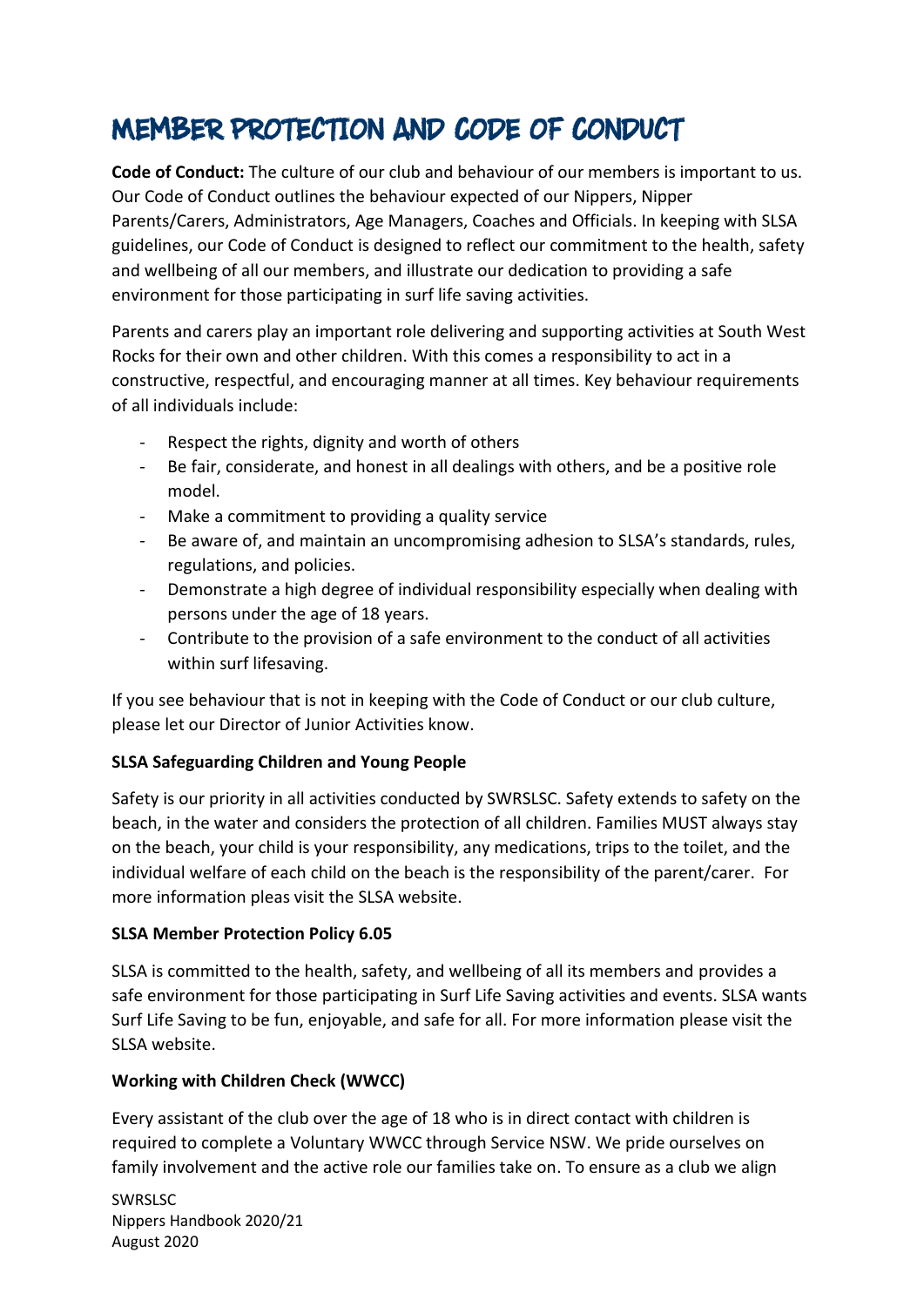ourselves with the legislation and uphold the safety of all children in our care, we ask that all parents/carers with children who are members attain a WWCC for volunteers which is free of charge.

SWRSLSC has a designated Member Protection Officer, should any of our club members have a concern or questions in this area please contact memberprotection@swrslsc.com.au

### **Medical Conditions**

Any Nipper that suffers from a medical condition that may affect their participation in Nipper activities, including Asthma, MUST inform the Age Manager.

### **Sun Safety**

It is the responsibility of parents/carers to ensure that adequate sun cream is applied whilst on the beach. SWRSLSC supplies sun cream for its members to use and can be found in the Age Manger tubs or in the First Aid Room.

### **Workplace Health and Safety (WHS)**

The club house and surrounds are considered a 'workplace' which falls under WHS legislation. If you see a hazard around the club house or surrounding areas, please inform a member of the Board of Directors or the Patrol Captain on duty.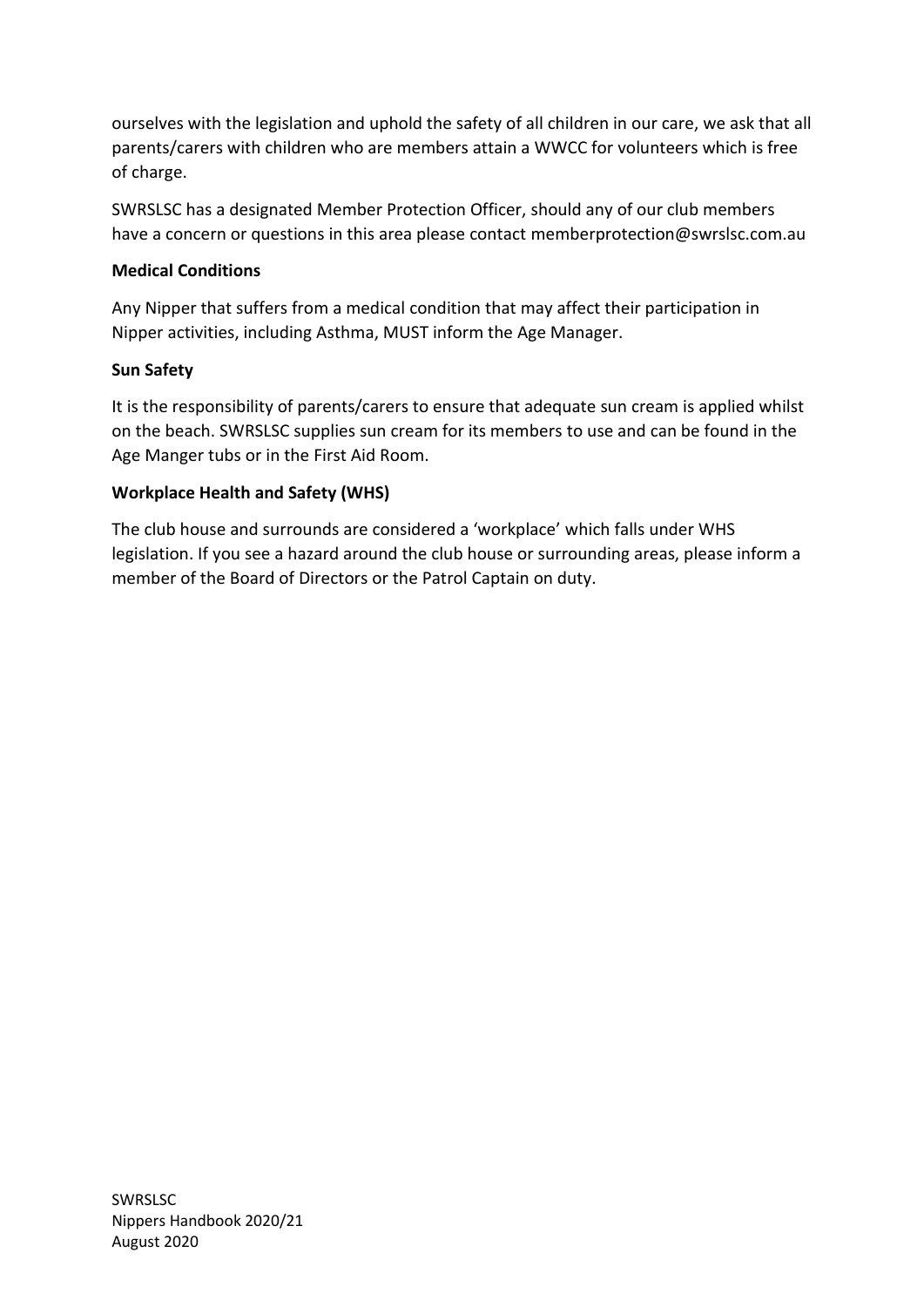## A TYPICAL NIPPERS MORNING

Sunday Nippers starts with an important briefing from the Director of Junior Activities at 8:30am on the grassed area in front of the surf club with children assembling in their age groups. Ensure sun cream has been applied and coloured caps and pink rashes are on ready for Nippers.

Safety measures are to be undertaken to always ensure your children's safety. These include:

- All children are required to have their guardian sign the attendance recorded with the Age Manager prior to joining the morning's activities and at the end of the age groups session. Children must not leave unless they have advised their Age Manager and had their guardian sign them out with the Age Manager.
- All children must have a guardian present on the beach within the Nippers area and all Under 6's and 7's must have a guardian remain with their group at all times.
- No child is to enter the water unless authorised by the Age Manager.
- Coloured caps and pink rashies are to be worn at all times by children whilst participating in Nipper events and activities. Coloured caps are to be removed at the completion of Nippers after the child's guardian has signed them out.

### **What to Bring**

- Age Group Cap: For the safety of our junior members, South West Rocks age group caps are to be work during Nippers. They should only be removed once you have had your name marked off the role by the Age Manager.
- **Pink Hi-Vis Rashie:** All Nippers must wear a pink high-vis rashie while participating in the Nippers program. This is a Surf Life



Saving Australia requirement – no rashie, no participation, no exception. Your Nipper may also wish to bring goggles, a swim cap, and their own nipper board with them each Sunday.

**Other items:** Please bring a towel (or two), water bottle, sunscreen, and a SMILE. Please label items with your child's name.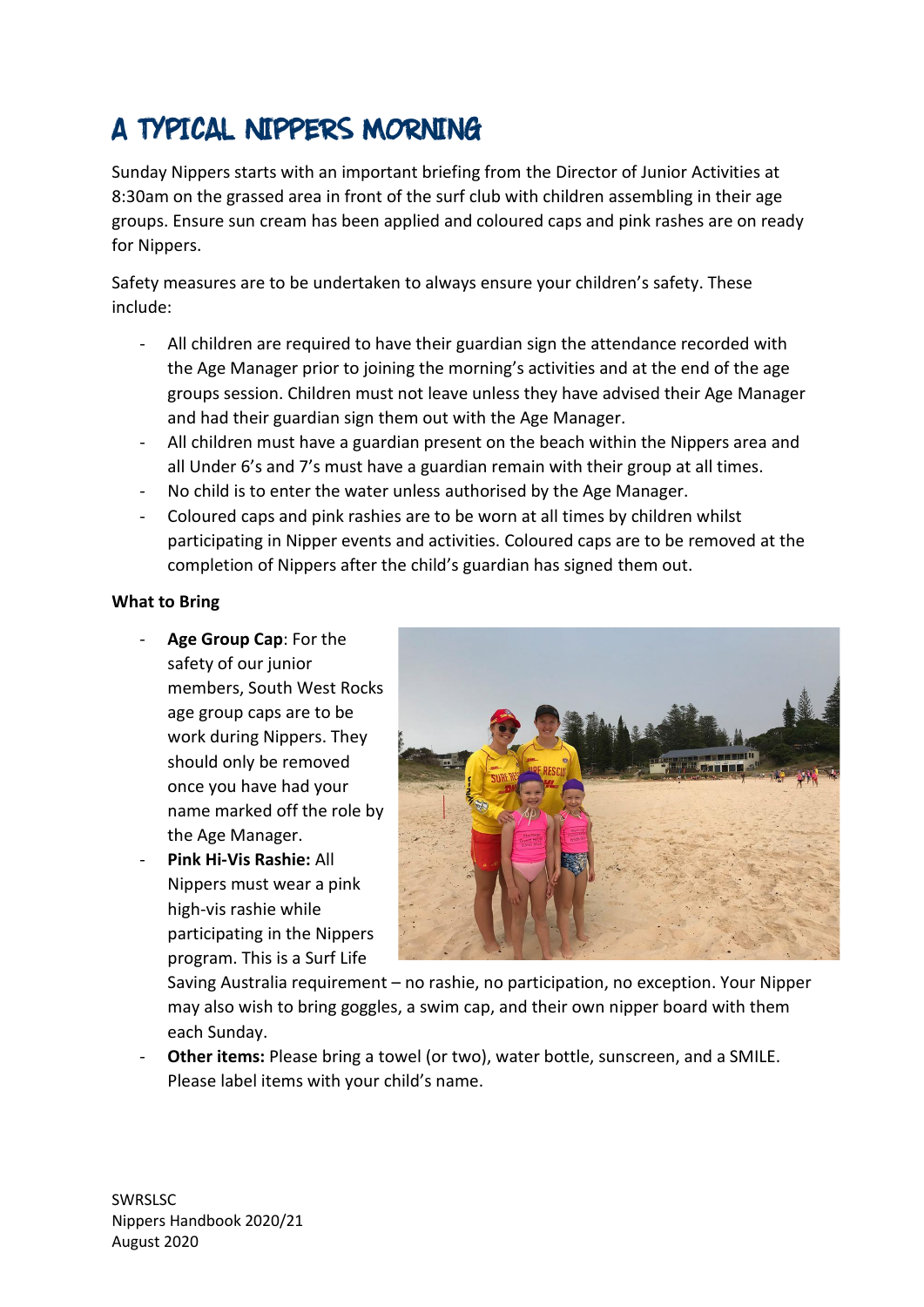### PARENTS RUN NIPPERS!

All Surf Life Saving Clubs are not-for-profit organisations that are run by volunteers. We rely heavily on donations and the assistance of our Club members and families. These members give up a lot of their time to train our members and provide instruction to help them achieve their awards.

All of our Age Managers come from our families at Nippers, they provide their time voluntarily to teach and train your children, so please assist them by helping out both on and off the beach as there are many roles that are required to be filled to facilitate the smooth running of Nippers.

Each family is required to support Nippers by taking a role within the Nippers program.

**Director of Junior Activities** – This role oversees the operation of the Nippers program for the season. The Director of Junior Activities sits on the SWRSLSC Board of Directors. This a very important role, and without this Nippers would not go ahead.

**Age Manager** – These volunteers take care of their age group on a Sunday morning and at carnivals. They are responsible for the 'Surf Education' of your children, both in the water and on the beach. Age Managers are not required to have obtained a Bronze Medallion, but must have patience, a positive attitude and the ability to organise a group of Nippers. Initial training and ongoing support throughout the season are provided to Age Managers.



**Water Safety Team** - The club must meet the water safety requirements listed by SLSA. It is therefore essential that as many families as possible obtain their Bronze Medallion and assist with water safety. If we do not have the required number of water safety, then smaller Nipper numbers will be arranged to reflect the water safety ratio. The SWRSLSC Patrol Captain and Water Safety Supervisor will conduct a risk assessment prior to the commencement of any water events. The Patrol Captain or Water Safety Supervisor may cease activities if conditions become unsafe. Their decision shall be final. The guidelines for water safety are laid down by Surf Life Saving Australia and must be adhered to by all. No race or activity will commence without the correct number of water safety personnel, it is

imperative that as many qualified water safety personnel as possible are in the water to accompany children in water activities. Water safety personnel must be suitably qualified (Bronze Medallion or Surf Rescue Certificate), and a minimum ratio of water safety personnel to Nippers applies. Water safety personal must wear the required high visibility vests and caps whilst performing water safety. Family members providing water safety must hold a valid BM or SRC and complete the annual proficiency test. We also must provide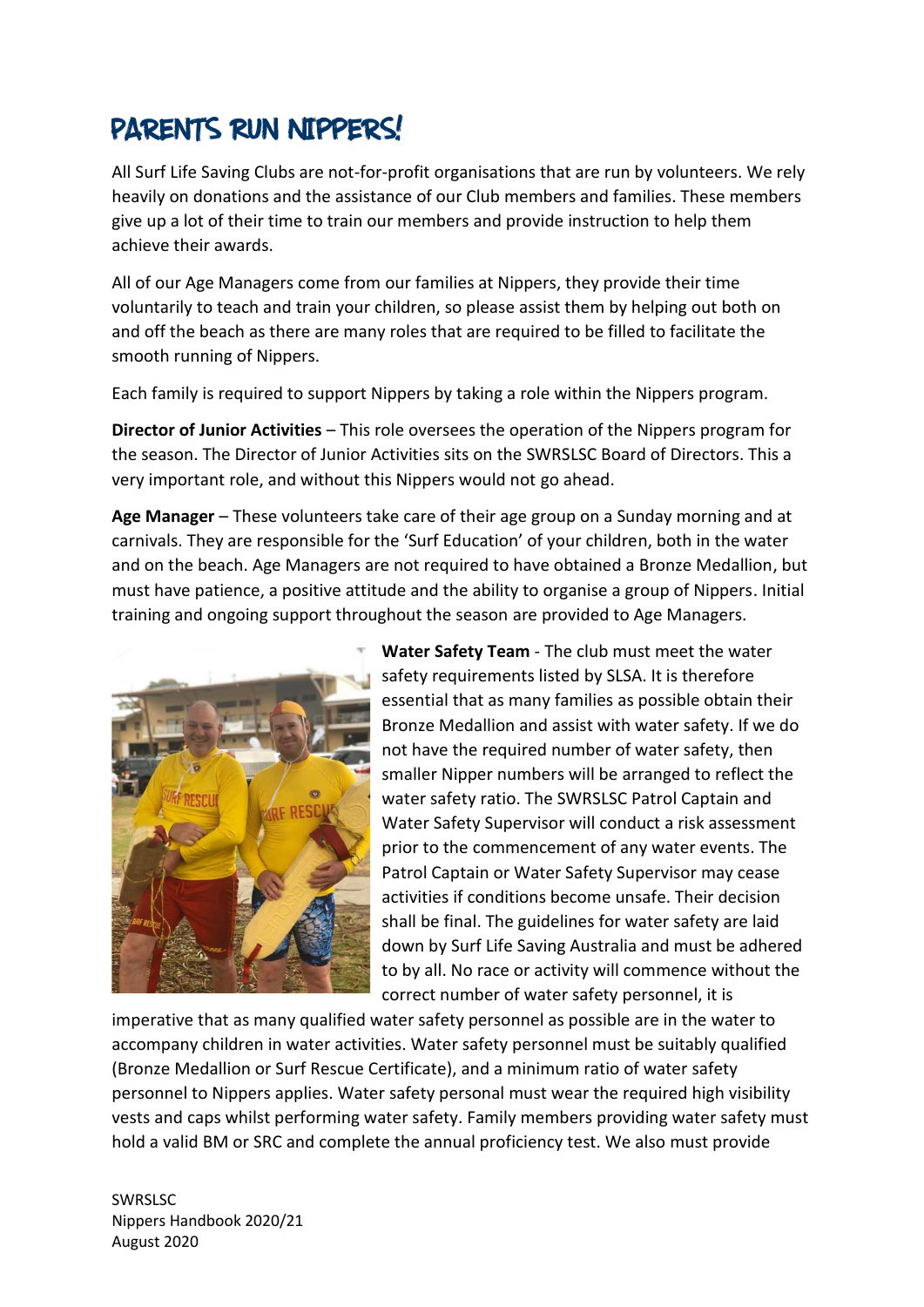water safety at competitions and carnivals. Many family members complete their BM and in doing so enjoy the learning experience and gain a greater understanding of Surf Life Saving.

**Family help** – It is the experience that the more you get involved, the more your child/ren will enjoy Nippers. The club operates entirely from volunteer help. There are many positions to be filled to ensure that Nippers runs smoothly, and that the workload is shared amongst all. You do not need to have had Surf Life Saving experience to contribute, each family joining Nippers is required to support the program by assisting with the many roles and tasks that need to be completed.

There are also more informal positions that are required to be filled as well, such as setting up and packing away the beach, BBQ's, fundraising activities, assisting Age Managers with events and activities, First Aid, uniforms, registration, the list is endless. If every family contributes to the running of the Nippers program, we will have an organised, well run, positive environment for the children to learn and grow in. Many hands as they say make light work.

Our club also needs financial support from individuals and companies to upgrade our existing equipment. The funds go towards the purchase of teaching aids for your children to use so they can



further enhance the surf life saving skills our Age Managers teach them. If you can or if you know of any business that is interested in making a donation or sponsorship, please contact the Director of Marketing, your assistance will be greatly appreciated.

### **Fundraising**

We rely on fundraising to fund our Nippers; this is one way that those families who do not have Surf Club experience can support the Nippers. There is the Sunday BBQ after Nippers, BBQ's at the Beachside Markets at SWR and Chocolate Wheels at the Surf Club. We are always looking for other fundraising options so please do not hesitate to make a suggest to the Director of Junior Activities.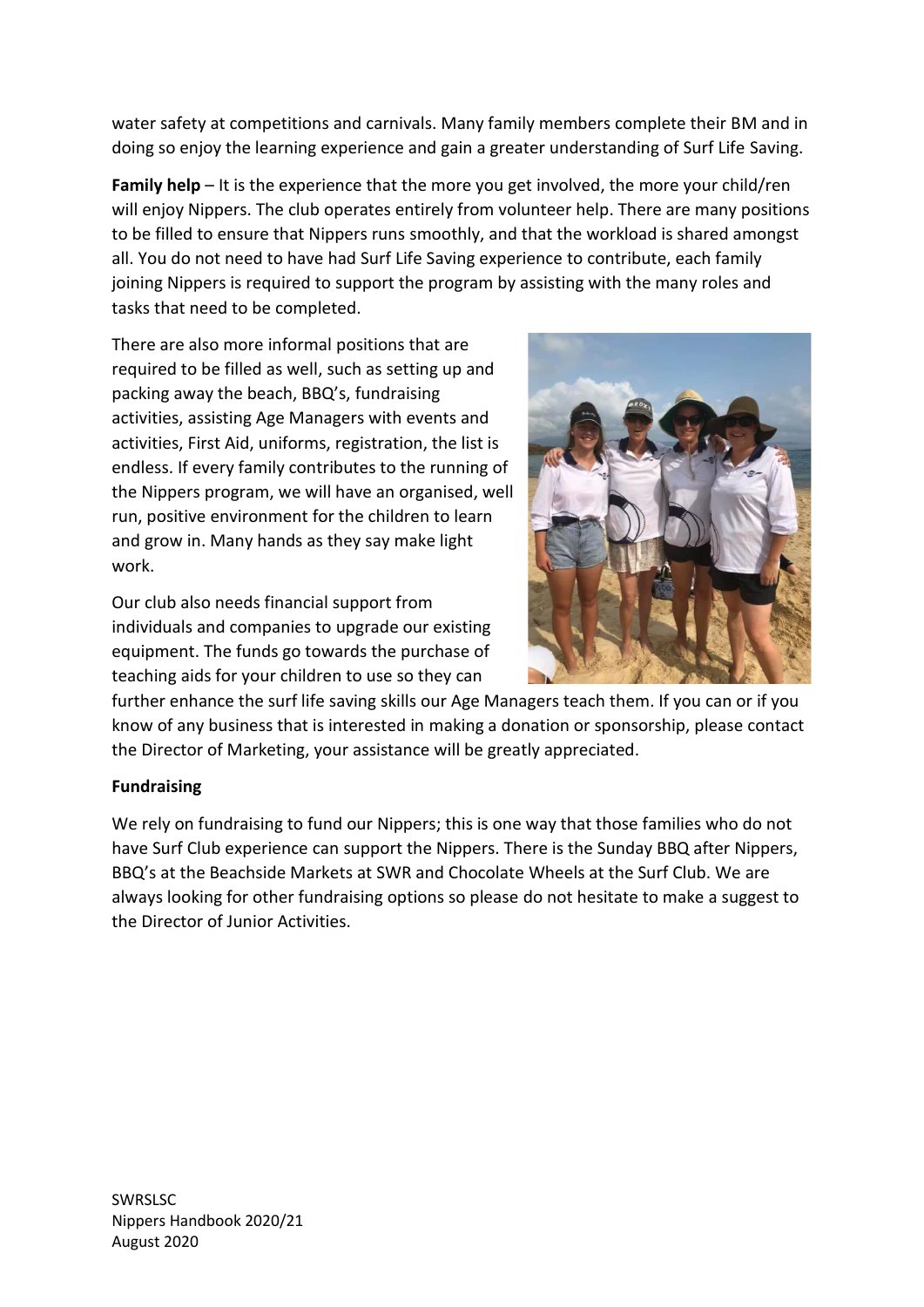### **NIPPER EVENTS**

#### **Beach Events**

**Beach races** – running over a set distance on the sand

**Flags** – lying flat on the sand, then getting up and running a short distance to grasp flags in the sand.

**Beach relays** – teams of 4 run a relay over similar distances to the beach races



### **Water Events**

**Wade** – under 8's only, from beach run to first marker located behind the shore break, wading, dolphin diving, grabbing the sand under waves and return to the beach. **Wade relay** requires 4 to a team.

**Surf Swim** - swimming from the beach, around cans in the water back to the beach again. Surf swim team requires age group, 2 per team and 4 at Country Titles. Approximately 200 metres swim. U9's to U14's groups.

**Board** - similar to the swim race but paddling boards around the course. Approximately 300 meters. You MUST complete the swim race before doing the board and any iron person races. **Board relay** requires age groups 4 to a team. U9's to U14's groups.

### **Point Score**

Point score days will be noted on the season calendar for U8's to U14's only. U6's and U7's focus on education, not competition.

Points will be recorded on the point score sheets provided to the Age Managers; these will then be collated at the end of the session. Under 8's and above will be able to

Points are awarded as follows with water events doubled because of their importance in Surf Life Saving. Points for the first three placings are allocated at both club and carnival days.

Points are also awarded for participation and attendance.

| Event         | <b>First Place</b>                          | <b>Second Place</b> | <b>Third Place</b> |
|---------------|---------------------------------------------|---------------------|--------------------|
| Water         | 8 points                                    | 6 points            | 4 points           |
| Sand          | 4 points                                    | 3 points            | 2 point            |
| Participation | 1 point per event                           |                     |                    |
| Attendance    | 1 point per Nippers morning or Carnival Day |                     |                    |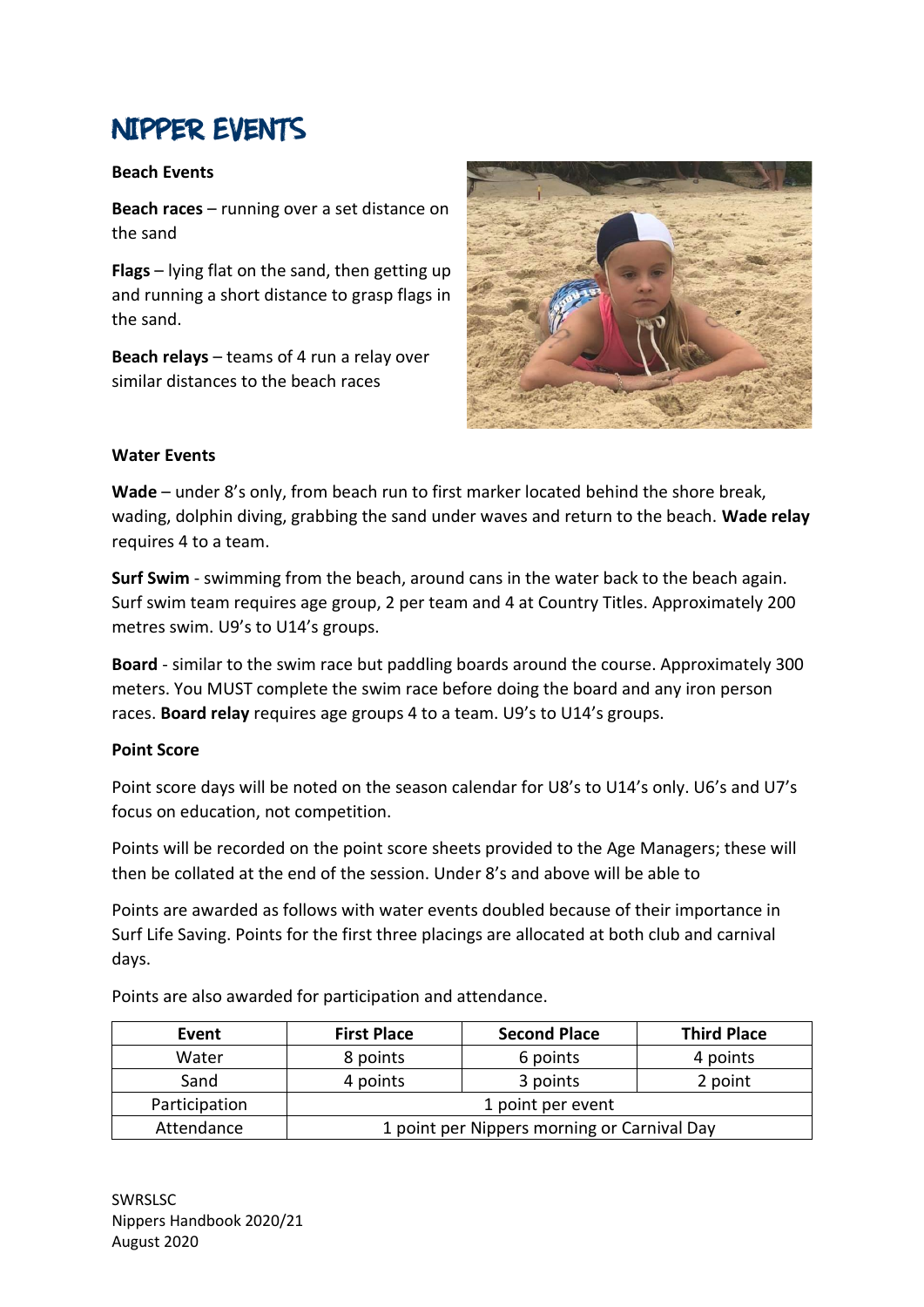### **Equipment**

Our club supplies all of the equipment needed for Sunday activities and Carnivals, which includes nipper boards. We ALL need to look after our equipment. If you use it, then it is your responsibility to take it back to the club house, all sand and salt water washed off it and returned to the board room. Damaged equipment must be reported IMMEDIATELY to an Age Manager or a member of the Board of Directors. If the damage is not due to general wear and tear, or not accidental, families may be asked to contribute to the cost of repairs or replacement. Nippers are welcome to use their own boards.

Age group boards to be used:

- Foam boards for U9's and U10's.
- Fibreglass boards for U11's to U14's.

The U6's to U8's under the instruction of their Age Manager may use the club body boards or the red and yellow foam boards.

Further board care is discussed with the Nippers at the commencement of the season. It is important that families support the Age Managers and Board Captain in teaching the Nippers how to care for our equipment, especially boards as they are very expensive to replace.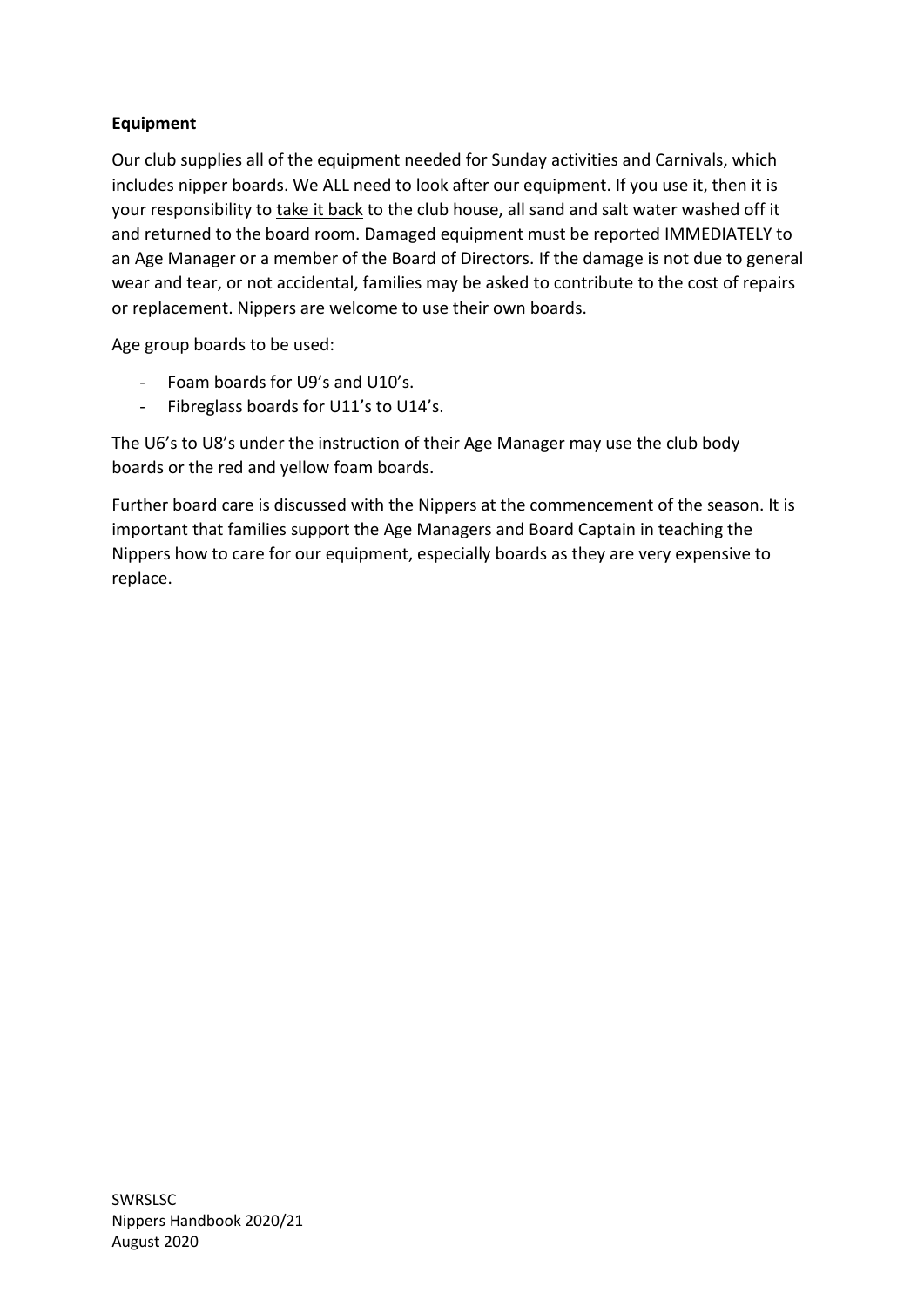### **CARNIVALS**

Throughout the season various carnivals are conducted which enable the children to represent our club. Children from the U8's and up are encouraged to compete in the carnivals as this experience develops their competition skills, reading and navigating other beach and surf conditions as well developing their social skills, teamwork and resilience. Children are required to wear their competition navy and white caps as well as their pink rashie. We encourage all Nippers to represent our club at carnivals and those who attend comment on the comradery that exists within our club and note the improvements their child/ren make in their Life Saving Skills.



The club pays entry fees to the majority of carnivals,

you will be asked to reimburse the club if you enter and subsequently do not take part. The club will not enter you in future carnivals until outstanding entry fees are paid. Nominations for carnivals are called for in the weeks preceding a carnival via Facebook, an announcement is also made on club days leading up to a carnival.

There are additional events that children can enter at carnivals including team events. We endeavour to enter as many teams as possible to events. Team events include Buchanan Relay, Cameron Relay, Age Board Relay, Age Swim Relay, Age Beach Sprint, and All Age Beach Sprint Relay.

### **SLSMNC Branch Carnivals**

These carnivals are held at one of the beaches in our Branch from Camden Haven in the south to Scotts Head in the north. All children from U8's to U14's are asked to make a big effort to attend these carnivals.

### **SLSNSW Interbranch**

Children are selected for this carnival based on their performance at the last carnival of the season and the first carnival of next season. It includes ages U11's and up. One beach and two water events are selected from all the children in Branch. Mid North Coast Teams compete against other NSW's Branches for places in the State Team.

### **SLSNSW Country Championships**

All children U8's and up are eligible to enter. This carnival is a highlight of the Nipper season.

### **SLSNSW State Championships**

These are usually held in a metropolitan area and run over a few weeks. It provides competition opportunities for Metro and County competitors.